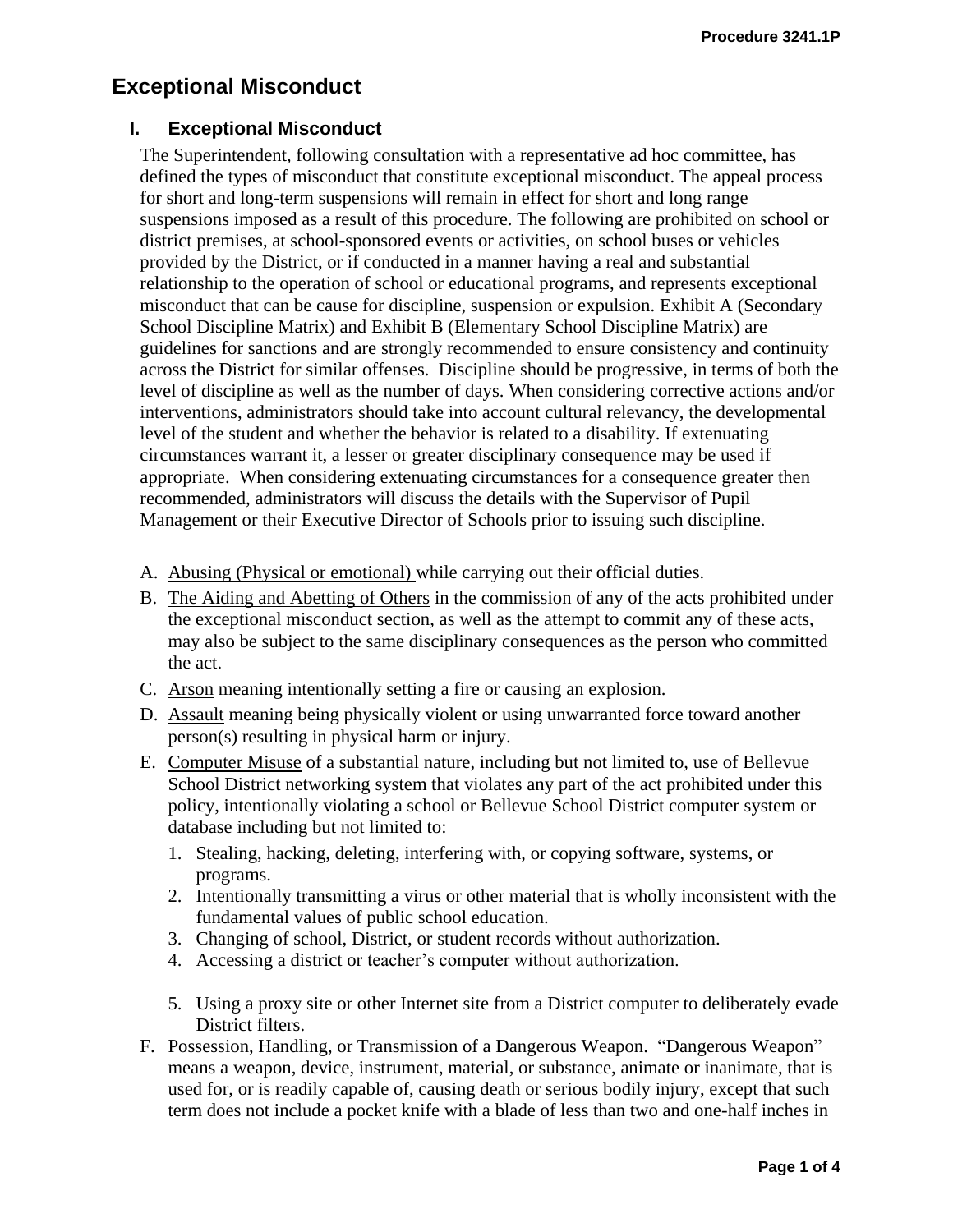length. Exceptions may be made as outlined in RCW 9.41.280. These include but are not limited to the following:

- 1. Any device commonly known as "nun-Chu-ka sticks", consisting of two or more lengths of wood, metal, plastic, or similar substance connected with wire, rope, or other means.
- 2. Any device, commonly known as "throwing stars", which are multi-pointed, metal objects designed to embed upon impact from any aspect.
- 3. Any air gun, including any air pistol or air rifle, designed to propel a BB, pellet, or other projectile by the discharge of compressed air, carbon dioxide, or other gas.
- 4. Any portable device manufactured to function as a weapon and which is commonly known as a stun gun, including a projectile stun gun which projects wired probes that are attached to the device that emit an electrical charge designed to administer to a person or an animal an electric shock, charge, or impulse.
- 5. Any device, object, or instrument which is used or intended to be used as a weapon with the intent to injure a person by an electric shock, charge, or impulse.
- 6. Slung shot device consisting of a weight, or "shot," affixed to the end of a long cord.
- 7. Sand club such as a bag of sand, which is used as a weapon.
- 8. Metal knuckles.
- 9. Spring blade knife, or any knife the blade of which is automatically released by a spring mechanism or other mechanical device, or any knife having a blade which opens, or falls, or is ejected into position by the force of gravity, or by an outward, downward, or centrifugal thrust or movement, or locks into an open position.
- G. Extortion/Blackmail/Coercion meaning obtaining or attempting to extort obtain money, property, or other consideration by violence or threat of violence, or forcing someone to do something against his or her will by force or threat of violence.
- H. Fighting which means engaging in or provoking mutual physical contact involving anger or hostility that results in physical harm or injury to one or more people.

Fighting includes, but is not limited to, the following:

- 1. Engaging in mutual physical contact involving anger or hostility.
- 2. Teasing, harassing, threatening or intimidating others resulting in physical contact involving anger or hostility.
- 3. Retaliating physically for teasing, harassing, threatening, or intimidating behavior.
- 4. Verbally inciting or physically supporting a fight by one's encouragement or presence, including, but not limited to, posturing, making verbal accusations or threats, or drawing spectator attention to a fight or recording and or broadcasting (See Aiding and Abetting).
- I. Fireworks/Explosives including the possession, handling or transmission of any form of firework and/or explosive, chemical or incendiary device. These devices include, but are not limited to, firecrackers, sparklers, smoke bomb or stink bomb, cherry bomb, M80, bottle rocket, other explosive, incendiary or poison gas, or gas pen/gas pencil.
- J. "Harassment, Intimidation or Bullying" means any intentional written message or image, including those that are electronically transmitted, verbal, or physical act, including but not limited to one shown to be motivated by race, color, religion, ancestry, national origin, culture, gender, socio-economic status, sexual orientation including gender expression or identity, mental or physical disability, or other distinguishing characteristics, when the intentional written, verbal, or physical act:
	- 1. Physically harms any person or damages the person's property.
	- 2. Has the effect of substantially interfering with a student's education.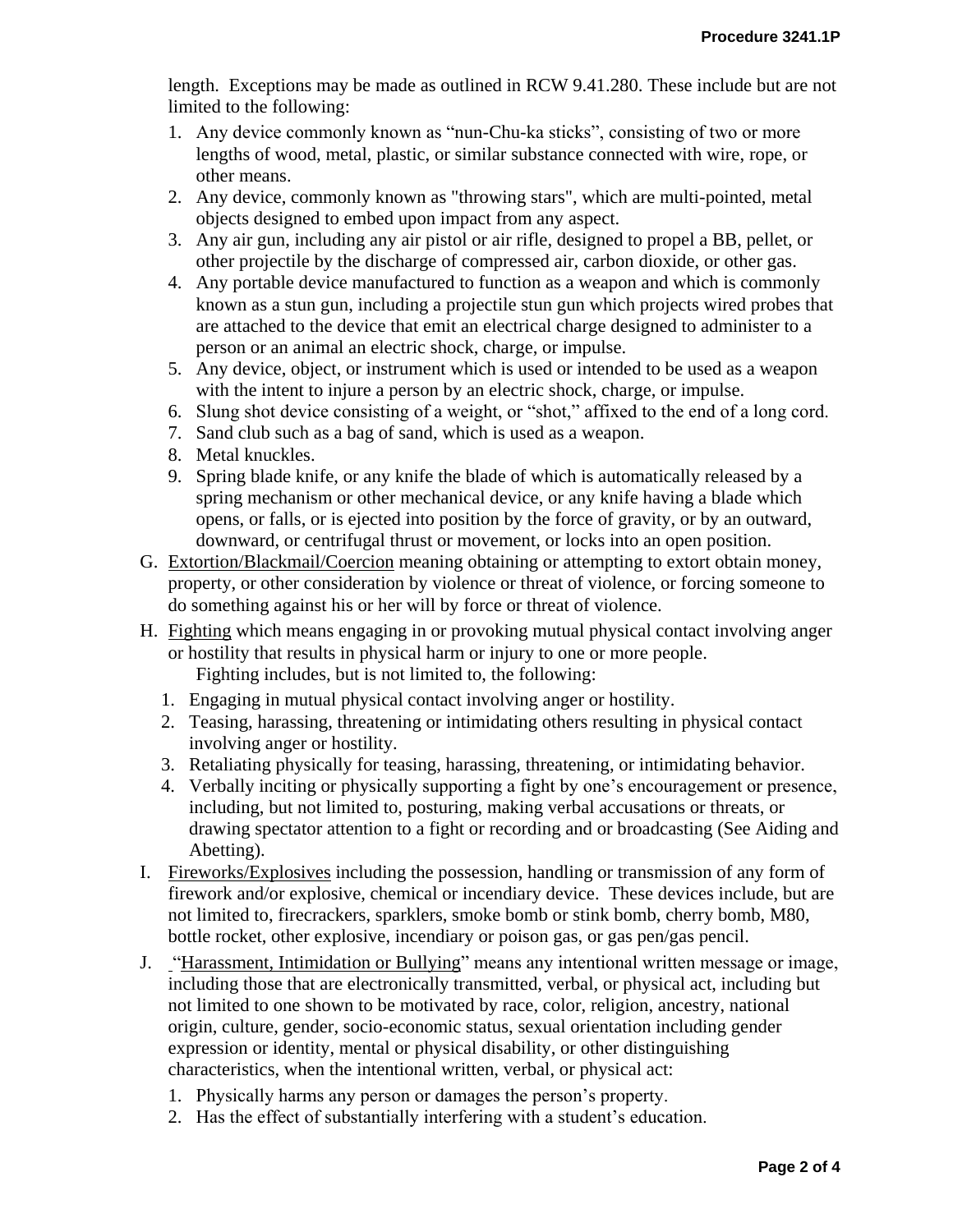- 3. Is so severe, persistent, or pervasive that it creates an intimidating or threatening educational environment.
- 4. Has the effect of substantially disrupting the orderly operation of the school.
- K. Hazing of any students or persons. "Hazing" includes initiating students into a school, group, grade level, or office through persecuting, harassing, or coercive behaviors that cause or are likely to cause social, emotional, or physical harm. Evidence of hazing may include but is not limited to, activities with any of the following components: degrading, disgraceful, or humiliating behaviors or treatment. The term "hazing" does not include school-authorized athletic events, contests, competitions or other activities that have express administrative approval.
- L. Lewd/Obscene Behavior including engaging in inappropriate sexual behavior, including sexual intercourse, oral sex, sexual touching, indecent exposure, or voyeurism, and/or sexual behavior that has the potential to substantially disrupt or obstruct any school function or operation.
- M. Look-Alike Weapons that can reasonably be considered a firearm, air soft gun, compressed air gun, or dangerous weapon and used for the commission of another exceptional misconduct act.
- N. Malicious Harassment is committing malicious and intentional acts because of one's perception of the victim's race, color, religion, ancestry, national origin, gender, sexual orientation, or mental, physical or sensory disability which:
	- a. Causes physical injury to the victim or another person;
	- b. Causes physical damage to or destruction of the property of the victim or another person; or
	- c. Threatens a specific person or group of persons and places that person, or members of the specific group of persons, in reasonable fear of harm to the person or property.
- O. Possession, Handling or Transmission of Firearms on school property. This will result in a one-year mandatory expulsion, subject to appeal, with notification to parents and law enforcement.
- P. Possession, Handling, or Transmission of any Object with intent to carry out another exceptional misconduct act, which can reasonably be considered a Weapon.
- Q. Possession, Transmission, or Use of Personal Protection Spray Devices without prior written parental/guardian permission is prohibited. Students over 18 years of age and students between 14 and 18 years of age with written parental/guardian permission may possess personal protection spray devices. No one less than 18 years of age may transmit such devices nor may they be used other than in self-defense as defined by state law.
- R. Retaliation means any act of revenge against a person for reporting any violation of the acts prohibited under this policy, as well as any attempted act of revenge.
- S. Possession, Handling, or Transmission of a Small folding Knife- a small folding knife is defined as a blade length of 2-1/2 inches or less and with a blade width ½-inch or less with the intent to carry out another exceptional misconduct act
- T. Threat to Cause Bodily Harm by any means that causes a person to believe his or her or another person's life, safety, or property is in danger.
- U. Vandalism/Property Damage, meaning intentionally causing damage to any district or personal property, including writing, painting, drawing, or otherwise marking graffiti on any district or personal property that is \$50 of damage or more.